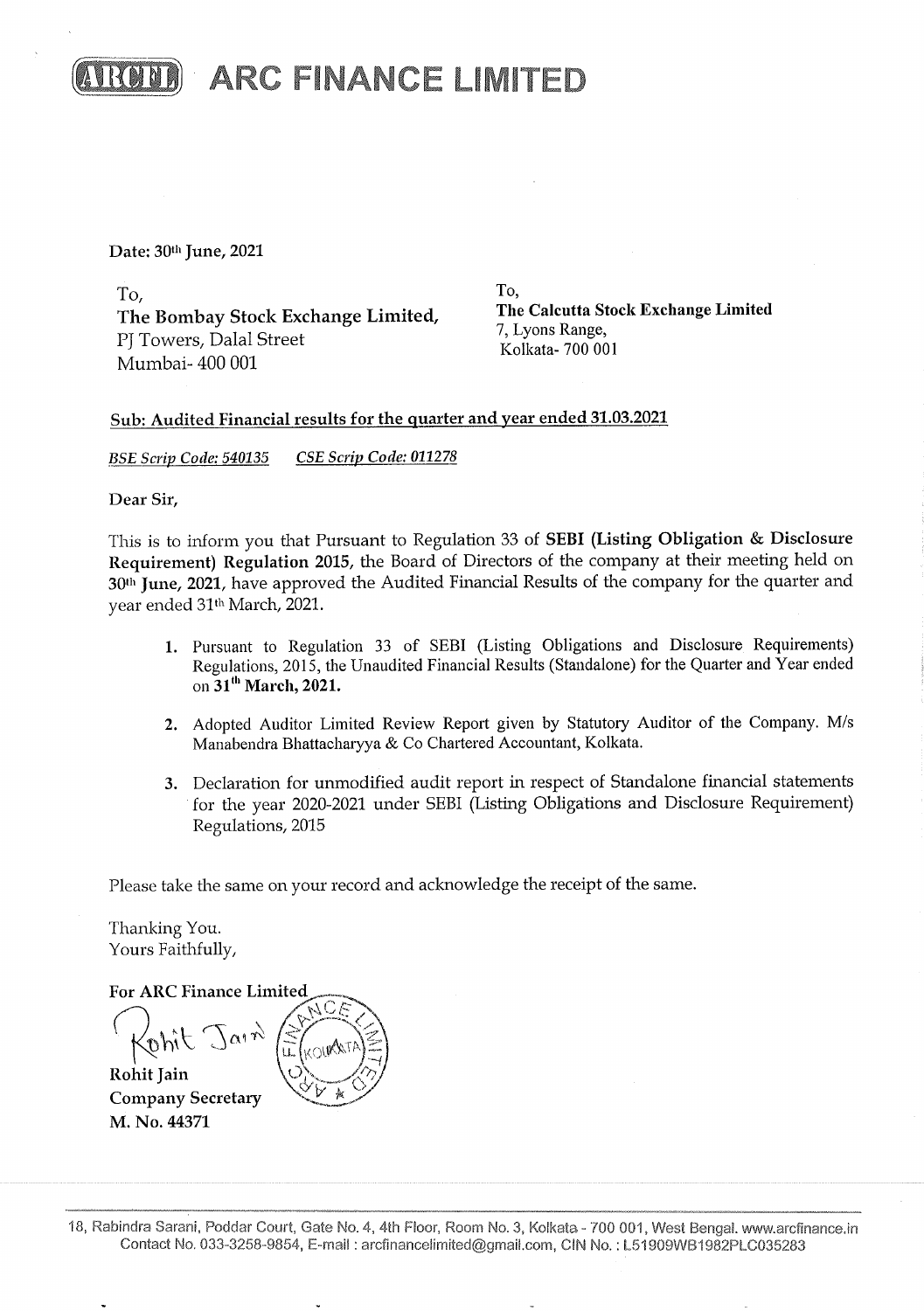

Date: 30th June, 2021

 $\Gamma$ o,  $\Gamma$ o,  $\Gamma$ o,  $\Gamma$ o,  $\Gamma$ o,  $\Gamma$ o,  $\Gamma$ o,  $\Gamma$ o,  $\Gamma$ o,  $\Gamma$ o,  $\Gamma$ o,  $\Gamma$ o,  $\Gamma$ o,  $\Gamma$ o,  $\Gamma$ o,  $\Gamma$ o,  $\Gamma$ o,  $\Gamma$ o,  $\Gamma$ o,  $\Gamma$ o,  $\Gamma$ o,  $\Gamma$ o,  $\Gamma$ o,  $\Gamma$ o,  $\Gamma$ o,  $\Gamma$ o,  $\Gamma$ o,  $\Gamma$ o,  $\Gamma$ o,  $\Gamma$ o,  $\Gamma$ o,  $\Gamma$ The Bombay Stock Exchange Limited, The Calcutta Stock Exchange Limited PJ Towers, Dalal Street 7, Lyons Range, Mumbai- 400 001 Kolkata- 700 001

### Ref: SEIB Circular No. CIR/CFD/CMD/56/2016 dated 27th May, 2016.

Sub: Declaration pursuant to Regulation 33(3)(d) of the Securities & Exchange Board of India (Listing Obligation and Disclosure Requirements) Regulations, 2015 ["LODR".

Sir/ Madam,

In compliance with Regulation 33(3)(d) of LODR as amended by SEBI Circular No. CIR/CFD/CMD/56/2016 dated May 27, 2016.

We do and hereby confirm that the Auditors of the Company, M/s MANABENDRA BHATTACHARYYA & CO., and Chartered Accountants have expressed an unmodified opinion in their Audit Report on the Standalone Financial Statements of the Company for the year ended 31st March, 2021. BHATTACHARY<br>opinion in their A<br>the year ended 31:<br>Thanking you<br>Yours Faithfully<br>For ARC Finance Ref: SEIB Circular No. CIR/CFD/CMD/56/2010<br>
Sub: Declaration pursuant to Regulation 33(2)<br>
India (Listing Obligation and Disclosure Req:<br>
Sir/ Madam,<br>
In compliance with Regulation 33(3)(d) of<br>
CIR/CFD/CMD/56/2016 dated M

Thanking you

Yours Faithfully

For ARC Finance Limited

Thanking you<br>
Yours Faithfully<br>
For ARC Finance Limited<br>
Phit  $\int$  $(1)^{\hat{n}}$ <br>
Rohit Jain<br>
Company Secretary<br>
M. No. 44371<br>
M. No. 44371<br>
18, Rabindra Sarani, Poddar Court, Gate<br>
Contact No. 033-3258-9854, E-m Rohit Jain Company Secretary M. No. 44371

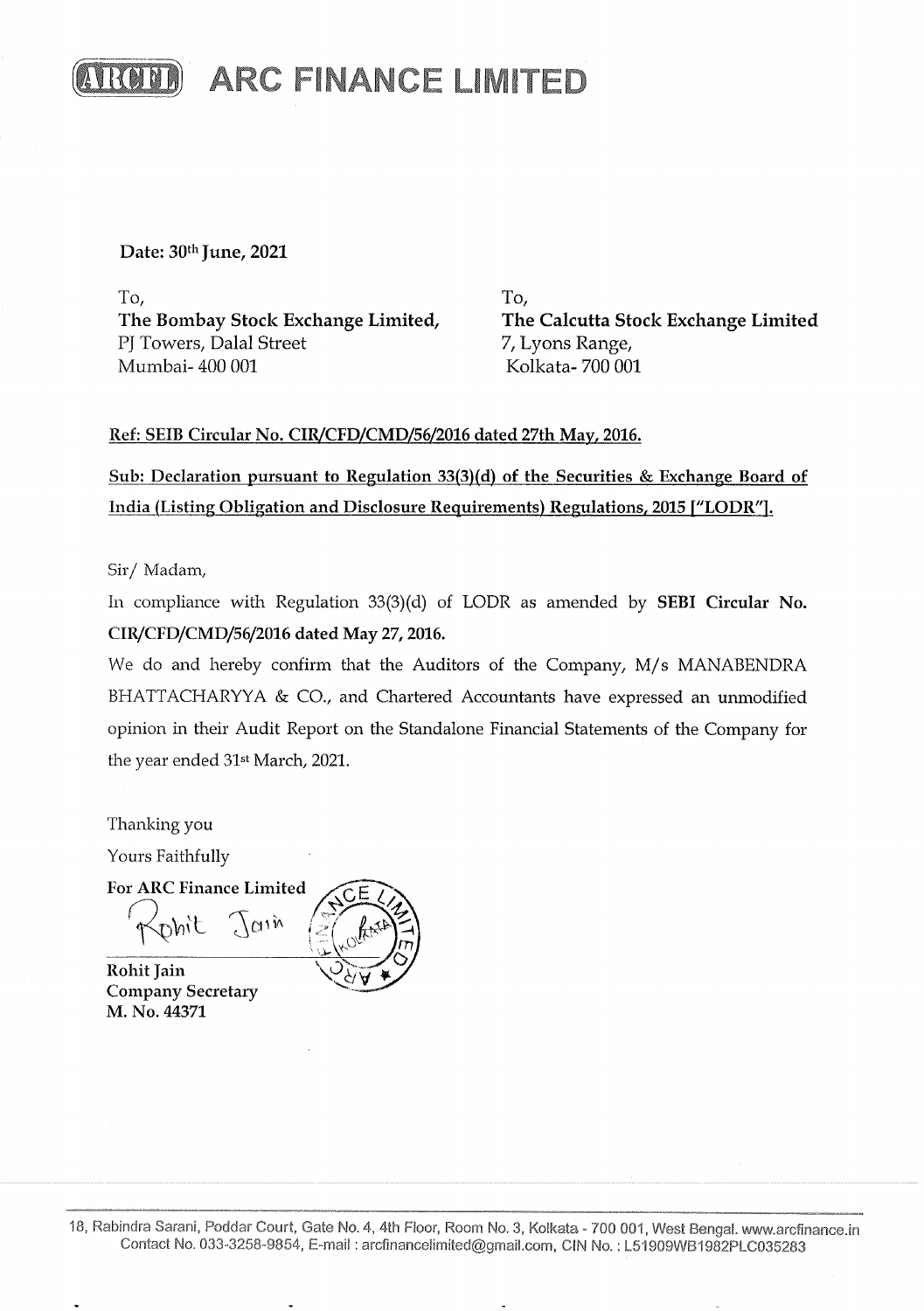## ARC FINANCE LIMITED

|                    | 18, RABINDRA SARANI, PODDAR COURT, GATE NO.4, 4TH FLOOR, ROOM NO.3, KOLKATA-700001<br>CIN NO. L51909WB1982PLC035283; Email ID. arcfinancelimited@gmail.com | <b>ARC FINANCE LIMITED</b> |                  |            |                             |
|--------------------|------------------------------------------------------------------------------------------------------------------------------------------------------------|----------------------------|------------------|------------|-----------------------------|
|                    |                                                                                                                                                            |                            |                  |            |                             |
|                    |                                                                                                                                                            |                            |                  |            |                             |
|                    |                                                                                                                                                            |                            |                  |            |                             |
|                    |                                                                                                                                                            |                            |                  |            |                             |
|                    |                                                                                                                                                            |                            |                  |            |                             |
|                    |                                                                                                                                                            |                            |                  |            |                             |
|                    |                                                                                                                                                            |                            |                  |            |                             |
|                    |                                                                                                                                                            |                            |                  |            |                             |
|                    |                                                                                                                                                            |                            |                  |            |                             |
|                    |                                                                                                                                                            |                            |                  |            |                             |
|                    |                                                                                                                                                            |                            |                  |            |                             |
|                    |                                                                                                                                                            |                            |                  |            |                             |
|                    |                                                                                                                                                            |                            |                  |            |                             |
|                    |                                                                                                                                                            |                            |                  |            |                             |
|                    |                                                                                                                                                            | Website: arcfinance.in     |                  |            |                             |
|                    |                                                                                                                                                            |                            |                  |            |                             |
|                    | Satement of Audited Financial Result for the year ended 31st March, 2021                                                                                   |                            |                  |            | (Rupees in Lakh except EPS) |
|                    | <b>Particulars</b>                                                                                                                                         |                            | Quarter ended    |            | Year ended                  |
|                    |                                                                                                                                                            | 31/03/2021                 | 31/12/2020       | 31/03/2020 | 31/03/2021                  |
|                    |                                                                                                                                                            | Audited                    | <b>Unaudited</b> | Audited    | Audited                     |
|                    |                                                                                                                                                            |                            |                  |            |                             |
|                    | <b>Revenue From Operations</b>                                                                                                                             | 345.38                     | 24.52            | 648.64     | 417.74                      |
| П.                 | Other Income                                                                                                                                               | 0.18                       | 0.00             | 2.08       | 1,35                        |
| $\mathbf{H}$       | Total Income (I+II)                                                                                                                                        | 345.56                     | 24.52            | 650.72     | 419.09                      |
| IV                 | <b>EXPENSES</b>                                                                                                                                            |                            |                  |            |                             |
|                    | Cost of materials consumed                                                                                                                                 |                            | 0.00             |            |                             |
|                    | Purchases of Stock-in-Trade<br>Changes in inventories of finished goods,                                                                                   | 228.26                     | 25.01            | 658.55     | 263.86                      |
|                    | Stock-in-Trade and work-in-progress                                                                                                                        | 52.82                      | $-12.79$         | (0.74)     | 30.95                       |
|                    | Employee benefits expense                                                                                                                                  | 3.07                       | 7.32             | 4.52       | 22.10                       |
|                    | Finance costs                                                                                                                                              | 0.23                       | 0.22             | 0.51       | 0.95                        |
|                    | Depreciation and amortization expense                                                                                                                      |                            | 2.14             | 2.65       | 4.28                        |
|                    | Other expenses                                                                                                                                             | 15.00                      | 44.66            | 9.82       | 72.43                       |
|                    | Total expenses (IV)                                                                                                                                        | 299.38                     | 66.56            | 675.31     | 394.57                      |
|                    | Profit/(loss) before exceptional items and                                                                                                                 |                            |                  |            |                             |
|                    | tax (I-IV)                                                                                                                                                 | 46.18                      | (42.04)          | (24.59)    | 24.52                       |
| $\vee$             |                                                                                                                                                            |                            |                  |            |                             |
| VI                 | <b>Exceptional Items</b>                                                                                                                                   |                            | (42.04)          | (24.59)    | 24.52                       |
| VII                | Profit/(loss) before tax<br>$(V-VI)$                                                                                                                       | 46.18                      |                  |            |                             |
| VIII               | Tax expense:                                                                                                                                               |                            |                  |            |                             |
|                    | (1) Current tax                                                                                                                                            | (0.01)                     | 1.61             | (13.57)    | 5.98                        |
|                    | (2) Deferred tax                                                                                                                                           | (0.06)                     |                  | 0.04       |                             |
|                    | Profit (Loss) for the period from                                                                                                                          |                            |                  |            |                             |
| IX                 | continuing operations (VII-VIII)                                                                                                                           | 46.25                      | (43.65)          | (11.06)    |                             |
| $\pmb{\mathsf{X}}$ | Profit/(loss) from discontinued operations                                                                                                                 |                            | -                |            |                             |
| XI                 | Tax expense of discontinued operations                                                                                                                     |                            |                  |            | (0.06)<br>18.60             |
| XII                | Profit/(loss) from Discontinued operations<br>(after tax) (X-XI)                                                                                           | 46.25                      | (43.65)          | (11.06)    | 18.60                       |



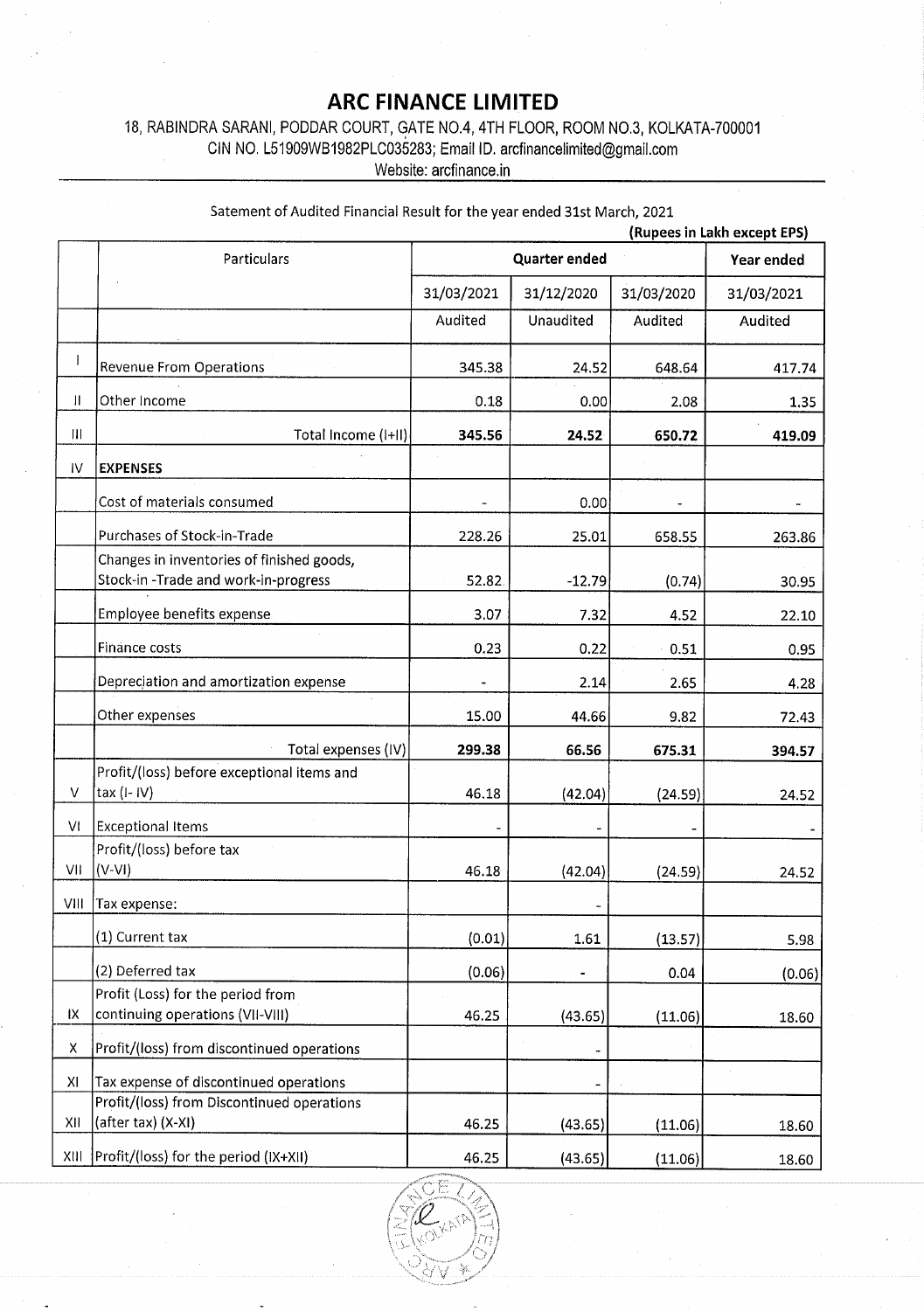| XIV            | Other Comprehensive Income                                                                                                                                                                                       |                          |                          |                |                |
|----------------|------------------------------------------------------------------------------------------------------------------------------------------------------------------------------------------------------------------|--------------------------|--------------------------|----------------|----------------|
|                | A (i) Items that will not be reclassified to<br>profit or loss                                                                                                                                                   |                          |                          |                |                |
|                | (ii) Income tax relating to items that will                                                                                                                                                                      |                          |                          |                |                |
|                | not be reclassified to profit or loss<br>B (i) Items that will be reclassified to                                                                                                                                |                          |                          |                |                |
|                | profit or loss<br>(ii) Income tax relating to items that will                                                                                                                                                    |                          |                          |                |                |
|                | be reclassified to profit or loss                                                                                                                                                                                |                          |                          |                |                |
|                | Total Comprehensive Income for the<br>period (XIII+XIV)(Comprising Profit                                                                                                                                        |                          |                          |                |                |
|                | (Loss) and Other Comprehensive Income                                                                                                                                                                            |                          |                          |                |                |
| XV             | for the period)<br>Earnings per equity share (for continuing                                                                                                                                                     | 46.25                    | (43.65)                  | (11.06)        | 18.60          |
|                | $XVI$ operation):<br>$(1)$ Basic                                                                                                                                                                                 | 0.092                    | (0.086)                  | (0.022)        | 0.037          |
|                | (2) Diluted                                                                                                                                                                                                      | 0.092                    | (0.086)                  | (0.022)        | 0.037          |
|                | Earnings per equity share (for discontinued<br>XVII   operation):                                                                                                                                                |                          |                          |                |                |
|                | $(1)$ Basic                                                                                                                                                                                                      |                          |                          |                |                |
|                |                                                                                                                                                                                                                  |                          |                          |                |                |
|                | (2) Diluted<br>Earnings per equity share(for discontinued                                                                                                                                                        |                          |                          |                |                |
|                | XVIII & continuing operations)                                                                                                                                                                                   |                          |                          |                |                |
|                | (1) Basic<br>(2) Diluted                                                                                                                                                                                         | $\overline{\phantom{m}}$ | $\overline{\phantom{a}}$ | $\blacksquare$ | $\blacksquare$ |
|                |                                                                                                                                                                                                                  |                          |                          |                |                |
| Note:          | The above audited financial results were reviewed by Audit Committee and approved by the Board of Directors in                                                                                                   |                          |                          |                |                |
| $\mathbf 1$    | their meeting held on 30th June, 2021                                                                                                                                                                            |                          |                          |                |                |
| 2              | The previous period figures have been regrouped wherever necessary.                                                                                                                                              |                          |                          |                |                |
| 3              | The Statutory auditors of the Company have carried out a "Auditor Report" of the above results as per Regulation                                                                                                 |                          |                          |                |                |
|                | 33 of the SEBI (Listing Obligation and Disclosure Requirement) Regulations, 2015.<br>The Company has adopted Indian Accounting standards (Ind AS) with effect from 01 <sup>st</sup> April, 2017 and accordingly, |                          |                          |                |                |
| 4              | the above results have been prepared in accordance with the Companies (Indian Accounting Standard) Rules, 2015                                                                                                   |                          |                          |                |                |
|                | prescribed under Section 133 of the Companies Act, 2013<br>The above results for the quarter & year ended 31st March, 2021 along with Auditor Report has been approved by                                        |                          |                          |                |                |
| $\overline{5}$ | the Board of Directors of the Company.                                                                                                                                                                           |                          |                          |                |                |
|                |                                                                                                                                                                                                                  |                          |                          |                |                |
|                |                                                                                                                                                                                                                  |                          |                          |                |                |
|                |                                                                                                                                                                                                                  |                          |                          |                |                |
|                |                                                                                                                                                                                                                  |                          |                          |                |                |
|                |                                                                                                                                                                                                                  |                          |                          |                |                |

| Note: |                                                                                                                                                                                                                                                                                                          |
|-------|----------------------------------------------------------------------------------------------------------------------------------------------------------------------------------------------------------------------------------------------------------------------------------------------------------|
|       | The above audited financial results were reviewed by Audit Committee and approved by the Board of Directors in<br>their meeting held on 30th June, 2021                                                                                                                                                  |
| 2     | The previous period figures have been regrouped wherever necessary.                                                                                                                                                                                                                                      |
| 3     | The Statutory auditors of the Company have carried out a "Auditor Report" of the above results as per Regulation<br>33 of the SEBI (Listing Obligation and Disclosure Requirement) Regulations, 2015.                                                                                                    |
| 4     | The Company has adopted Indian Accounting standards (Ind AS) with effect from 01 <sup>st</sup> April, 2017 and accordingly,<br>the above results have been prepared in accordance with the Companies (Indian Accounting Standard) Rules, 2015<br>prescribed under Section 133 of the Companies Act, 2013 |
|       | The above results for the quarter & year ended 31st March, 2021 along with Auditor Report has been approved by<br>the Board of Directors of the Company.                                                                                                                                                 |

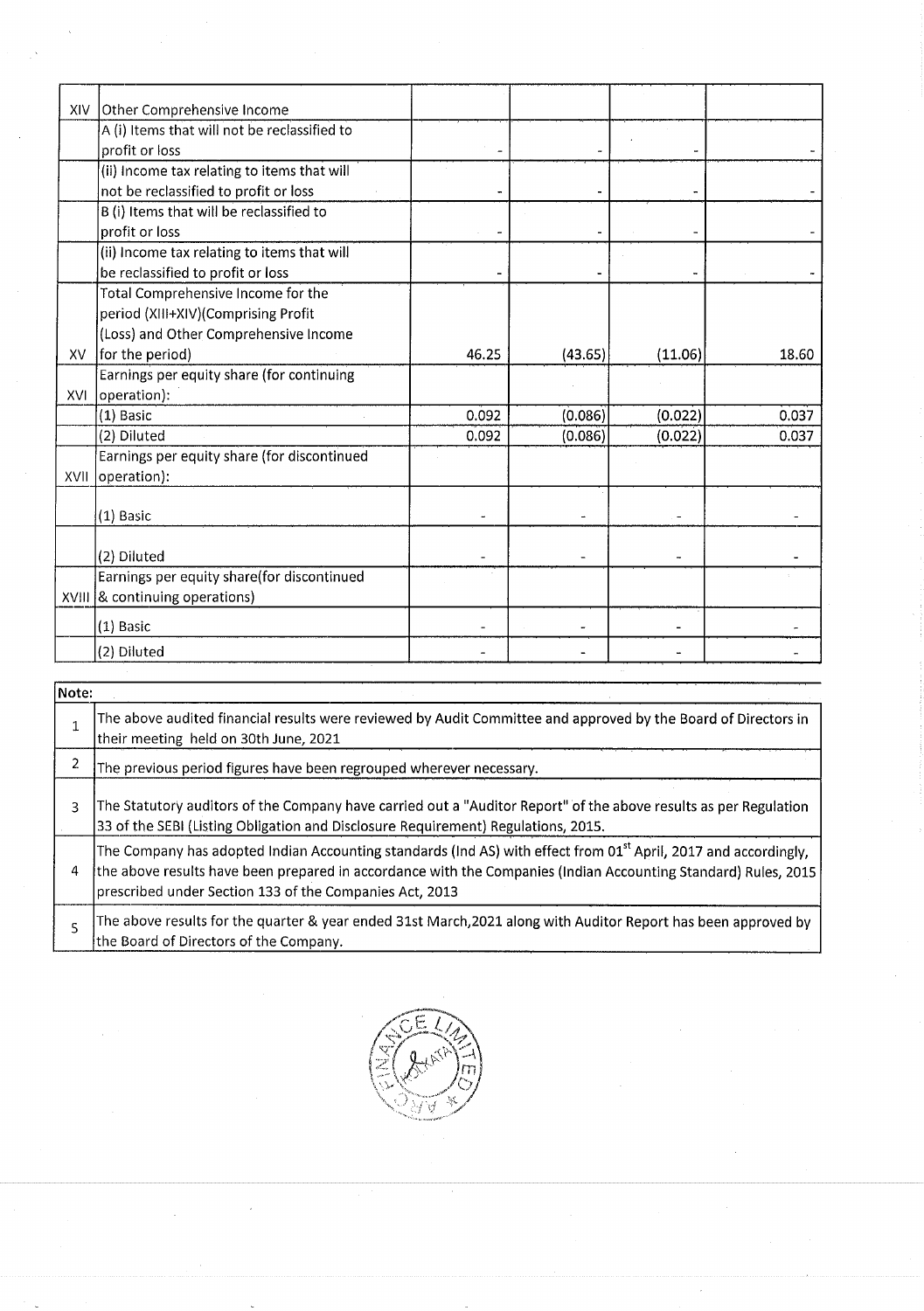#### Note on Impact of COVID-19

The World Health Organisation (WHO) declared the novel Coronavirus (COVID-19) outbreak a global pandemic on March 11,2020. Consequent to this, Government of India had declared lockdown on March 23, 2020 and therefore, the Company suspended its business operations. COVID-19 has Impacted the normal business operations of the Company by way of interruption in production, supply chain disruption, closure of production facilities etc. during the lock-down period. However, business operations resumed from June 01, 2020 after obtaining necessary permissions from the appropriate government authorities. We have also taken necessary precautions to ensure the health, safety and wellbeing of all our employees as well as put in place SOPs and

guidelines as per state government directives to prevent the spread of Covid-l 9. The Company has made detailed assessment of its liquidity position for FY 2021 and the recoverability and carrying value of its assets comprising property, plant and equipment, intangible assets, right of use assets, investments, inventory, and trade receivables. Based on current indicators of future economic conditions, the Company expects to recover the carrying amount of these assets. The situation is changing rapidly giving rise to inherent uncertainty around the extent and timing of the potential future impact of the COVID-19 which may be different from that estimated as at the date of approval of these standalone financial results. Note on Impact of COVID-19<br>The World Health Organisation (WHO) declared the novel Coronavirus (COVID-19) outbreak a global pat<br>
March 11,2020. Consequent to this, Government of India had declared lockdown on March 23,<br>
the 6 guidelines as per state government directives to prevent<br>assessment of its liquidity position for PY 2021 and the<br>property, plant and equipment, intangible assests, rig<br>receivables. Based on current indicators of future

The Company will continue to closely monitor any material changes arising of future economic conditions and impact on its business.

For and behalf of Board ARC Finance Limited

Date: 30.06.2021 **Designation:** Director

DIN: 7006877

rageno Shae Place: Kolkata Name: APARNA SHARMA SHARMA SHARMA SHARMA SHARMA NAME: APARNA SHARMA SHARMA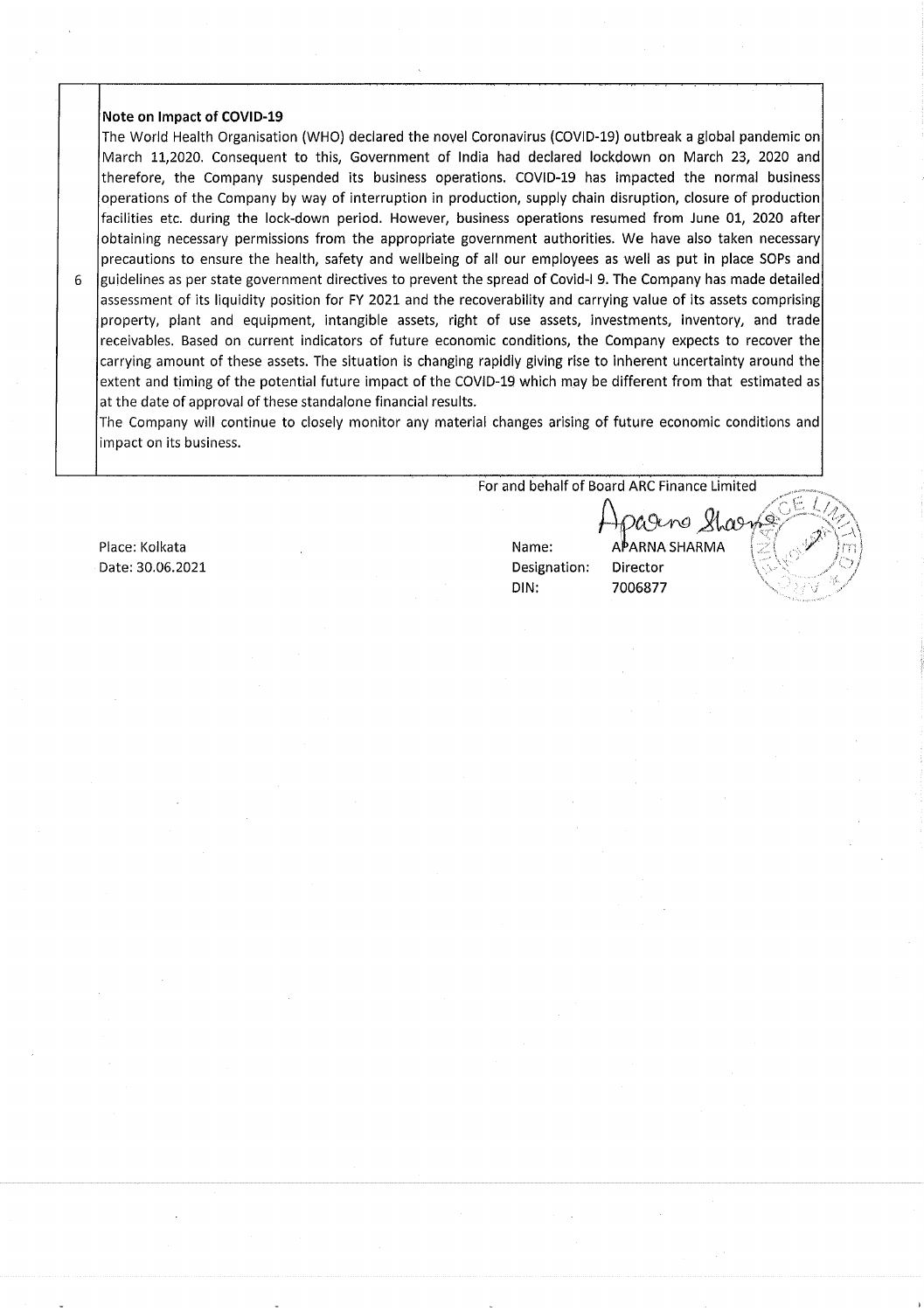# ARC FINANCE LIMITED

|   | <b>ARC FINANCE LIMITED</b><br>18, RABINDRA SARANI, PODDAR COURT, GATE NO.4, 4TH FLOOR, ROOM NO.3, KOLKATA-700001 |                   |                   |
|---|------------------------------------------------------------------------------------------------------------------|-------------------|-------------------|
|   |                                                                                                                  |                   |                   |
|   |                                                                                                                  |                   |                   |
|   |                                                                                                                  |                   |                   |
|   |                                                                                                                  |                   |                   |
|   |                                                                                                                  |                   |                   |
|   |                                                                                                                  |                   |                   |
|   |                                                                                                                  |                   |                   |
|   |                                                                                                                  |                   |                   |
|   |                                                                                                                  |                   |                   |
|   |                                                                                                                  |                   |                   |
|   | CIN NO. L51909WB1982PLC035283; Email ID. arcfinancelimited@gmail.com                                             |                   |                   |
|   | Website: arcfinance.in                                                                                           |                   |                   |
|   | <b>Statement of Assets and Liabilities for Company</b>                                                           |                   | (Rs. in Lakh)     |
|   | Standalone Statement of Assets and Liabilities                                                                   | As at 31st March  | As at 31st March  |
|   | Particulars                                                                                                      | 2021<br>(Audited) | 2020<br>(Audited) |
| A | ASSEST                                                                                                           |                   |                   |
|   | 1 Non-current assets                                                                                             |                   |                   |
|   | (a) Property, plant and equiptment                                                                               | 18.51             |                   |
|   | (b) Capital work-in -progress<br>(C) Goodwill                                                                    |                   |                   |
|   | (c) other Intengible assets                                                                                      |                   |                   |
|   | (d) Intengible assets under development                                                                          |                   |                   |
|   |                                                                                                                  |                   |                   |
|   | (e) Investments in subsidiary, joint ventures and associate<br>(f) Non-current Financial Assets                  |                   |                   |
|   | (i) Non-current Investments                                                                                      |                   |                   |
|   | (ii) Non-current Trade receivables                                                                               |                   |                   |
|   | (iii) Non-current Loans                                                                                          |                   |                   |
|   | (iv) Other Non-current financial assests<br>Total non-current financial assets-                                  |                   |                   |
|   | (g) Defferred tax assets (net)                                                                                   |                   |                   |
|   | (h) Other non-current assets                                                                                     |                   |                   |
|   | <b>Total non-current assets</b>                                                                                  | 18.51             | 22.79             |
|   | 2 Current Assets<br>(a) Inventories                                                                              | 333.81            | 364.76            |
|   | (b) Current financial assets                                                                                     |                   |                   |
|   | (i) Current Investments                                                                                          | 35.10             |                   |
|   | (ii) Trade receivables                                                                                           | 5.08              |                   |
|   | (iii) Cash and cash equivalents<br>(iv) Bank Balance other than cash and cahs equivalents                        | 5.02<br>80.43     |                   |
|   | (v) Current Loans                                                                                                | 4994.64           | 5255.57           |
|   | (vi) Other corrent financial assets                                                                              |                   |                   |
|   | <b>Total current financial assets</b>                                                                            | 5454.08           | 5687.39           |
|   | (c) Current tax assets (net)<br>(d) Other current financial assets                                               |                   |                   |
|   |                                                                                                                  |                   |                   |
|   | <b>Total Current assets</b>                                                                                      | 5454.08           | 5687.39           |
|   |                                                                                                                  |                   |                   |
|   | Non-current assets classified as held for sale Regulatory deferral                                               |                   |                   |
|   |                                                                                                                  |                   |                   |
|   | 3 account debit balance and related deferred tax Assets<br><b>Total Assets</b>                                   | 5472.59           | 5710.18           |



l.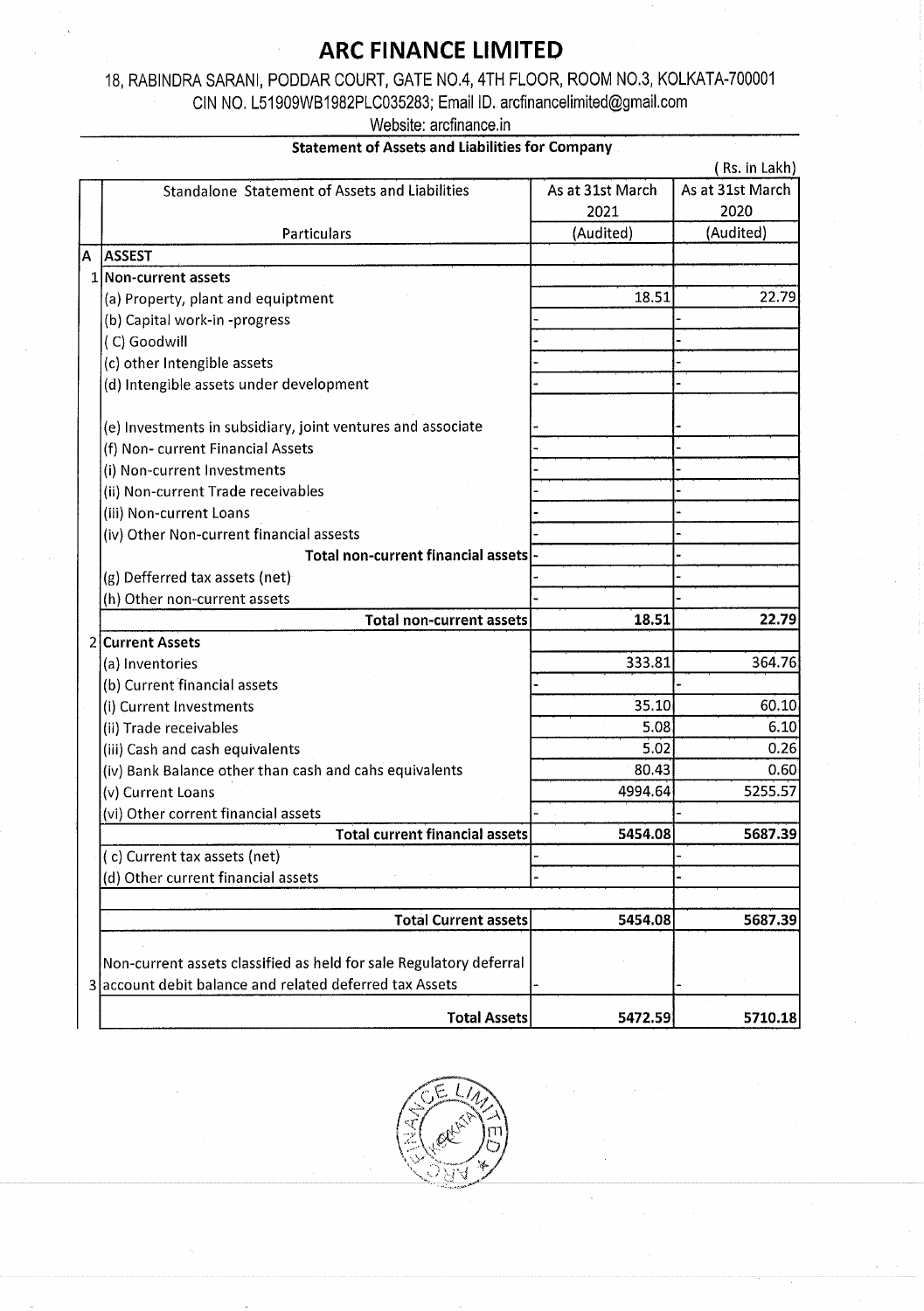| $\sim$                                                        |                                                                                                                                                                                                                                                                                                                                                                                                                                                                                                                      |                                                                                                         |
|---------------------------------------------------------------|----------------------------------------------------------------------------------------------------------------------------------------------------------------------------------------------------------------------------------------------------------------------------------------------------------------------------------------------------------------------------------------------------------------------------------------------------------------------------------------------------------------------|---------------------------------------------------------------------------------------------------------|
| $\sim 0.1$                                                    |                                                                                                                                                                                                                                                                                                                                                                                                                                                                                                                      |                                                                                                         |
|                                                               |                                                                                                                                                                                                                                                                                                                                                                                                                                                                                                                      |                                                                                                         |
|                                                               |                                                                                                                                                                                                                                                                                                                                                                                                                                                                                                                      |                                                                                                         |
|                                                               |                                                                                                                                                                                                                                                                                                                                                                                                                                                                                                                      |                                                                                                         |
| <b>EQUITY AND LIABILITIES</b>                                 |                                                                                                                                                                                                                                                                                                                                                                                                                                                                                                                      |                                                                                                         |
| Equity attributable to owner of parent                        |                                                                                                                                                                                                                                                                                                                                                                                                                                                                                                                      |                                                                                                         |
| (a) Equity share Capital                                      | 46.22                                                                                                                                                                                                                                                                                                                                                                                                                                                                                                                | 5049.50<br>27.60                                                                                        |
|                                                               | 5095.72                                                                                                                                                                                                                                                                                                                                                                                                                                                                                                              | 5077.10                                                                                                 |
| <b>Total Equity</b>                                           | 5095.72                                                                                                                                                                                                                                                                                                                                                                                                                                                                                                              | 5077.10                                                                                                 |
| Non-current liabilites                                        |                                                                                                                                                                                                                                                                                                                                                                                                                                                                                                                      |                                                                                                         |
| (a) Non-current financial liabilites                          |                                                                                                                                                                                                                                                                                                                                                                                                                                                                                                                      |                                                                                                         |
| (ii) Trade Payables                                           |                                                                                                                                                                                                                                                                                                                                                                                                                                                                                                                      |                                                                                                         |
| <b>Total non-current liabilities</b>                          |                                                                                                                                                                                                                                                                                                                                                                                                                                                                                                                      |                                                                                                         |
| (b) Provisions                                                | 12.49                                                                                                                                                                                                                                                                                                                                                                                                                                                                                                                | 12.94<br>0.12                                                                                           |
| (d) Deferred government grants                                |                                                                                                                                                                                                                                                                                                                                                                                                                                                                                                                      |                                                                                                         |
| <b>Total non-current liabilities</b>                          | 12.55                                                                                                                                                                                                                                                                                                                                                                                                                                                                                                                | 13.06                                                                                                   |
| 3 Current liabilities                                         |                                                                                                                                                                                                                                                                                                                                                                                                                                                                                                                      |                                                                                                         |
| (i) Borrowings                                                | 9.33                                                                                                                                                                                                                                                                                                                                                                                                                                                                                                                 | 100.76<br>507.08                                                                                        |
| (iii) Other current financial liabilities                     |                                                                                                                                                                                                                                                                                                                                                                                                                                                                                                                      |                                                                                                         |
| (b) Other current liabilited                                  | 2.06                                                                                                                                                                                                                                                                                                                                                                                                                                                                                                                 | 607.84<br>12.18                                                                                         |
| (c) provisions                                                | 6.44                                                                                                                                                                                                                                                                                                                                                                                                                                                                                                                 | 0.00                                                                                                    |
| (f) Deferred government grants                                |                                                                                                                                                                                                                                                                                                                                                                                                                                                                                                                      |                                                                                                         |
| Liabilities directly associated with assets in disposal group |                                                                                                                                                                                                                                                                                                                                                                                                                                                                                                                      | 620.02                                                                                                  |
| $4$ classied as held for sale                                 |                                                                                                                                                                                                                                                                                                                                                                                                                                                                                                                      |                                                                                                         |
| 5 tax libility                                                |                                                                                                                                                                                                                                                                                                                                                                                                                                                                                                                      |                                                                                                         |
| <b>Total Equity and Liabilities</b>                           | 5472.59                                                                                                                                                                                                                                                                                                                                                                                                                                                                                                              | 633.08<br>5710.18                                                                                       |
|                                                               |                                                                                                                                                                                                                                                                                                                                                                                                                                                                                                                      |                                                                                                         |
|                                                               |                                                                                                                                                                                                                                                                                                                                                                                                                                                                                                                      |                                                                                                         |
|                                                               | $1$ <b>EQUITY</b><br>(b) Other equity<br>(c) Non controlling interest<br>2 LIABILITIES<br>(i) Borrowings<br>(iii) Other non-current financial liabilities<br>(c) Deferred tax liabilities (net)<br>(e) Other non-current liabilities<br>(a) Current Financial liabilities<br>(ii) Trade paybles<br><b>Total current financial liabilities</b><br>(e) Current tax liabilities (Net)<br><b>Total current libilities</b><br>Regulatory deferral account credit balance and related deferred<br><b>Total liabilities</b> | 5049.50<br>Total Equity attributable to owner of parent<br>0.06<br>346.49<br>355.82<br>364.32<br>376.87 |

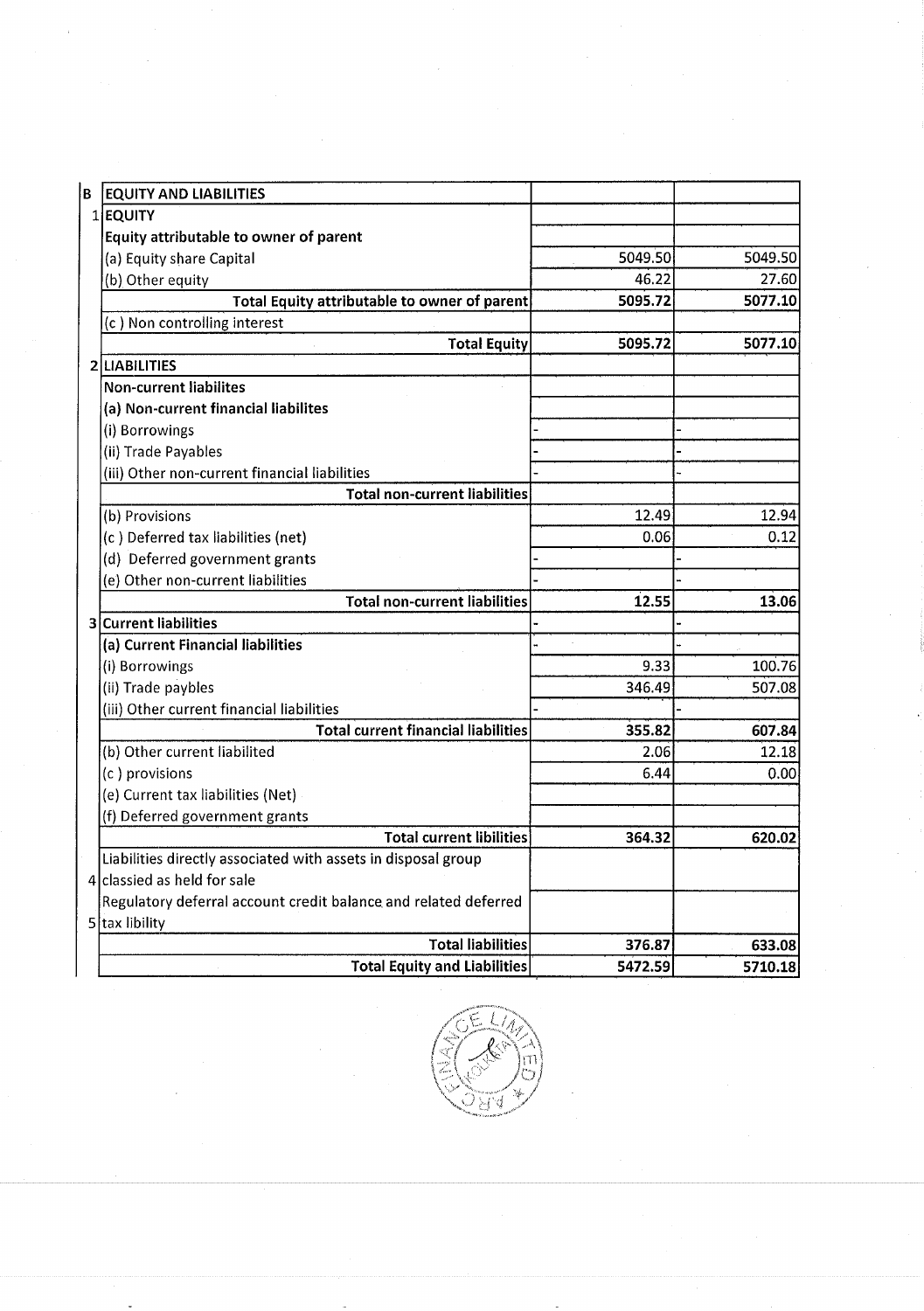# ARC FINANCE LTD

ARC FINANCE LTD<br>L51909WB1982PLC035283<br>CASH FLOW STATEMENT FOR THE PERIOD ENDED CASH FLOW STATEMENT FOR THE PERIOD ENDED ON 31ST MARCH, 2021

| $\sim 5\%$                                                                                                                                                                                                              | $\sim 100$                                             |                                                                                   |
|-------------------------------------------------------------------------------------------------------------------------------------------------------------------------------------------------------------------------|--------------------------------------------------------|-----------------------------------------------------------------------------------|
|                                                                                                                                                                                                                         |                                                        |                                                                                   |
| <b>ARC FINANCE LTD</b>                                                                                                                                                                                                  | $\sim 100$                                             |                                                                                   |
| L51909WB1982PLC035283                                                                                                                                                                                                   | $\sim 100$<br>$\frac{1}{2} \left( \frac{1}{2} \right)$ |                                                                                   |
| CASH FLOW STATEMENT FOR THE PERIOD ENDED ON 31ST MARCH, 2021                                                                                                                                                            |                                                        |                                                                                   |
|                                                                                                                                                                                                                         | For the year ended                                     | For the year ended                                                                |
|                                                                                                                                                                                                                         | 31st March 2021                                        | 31st March 2020                                                                   |
|                                                                                                                                                                                                                         | (Rupees)                                               | (Rupees)                                                                          |
| <b>CASH FLOW FROM OPERATING ACTIVITIES</b>                                                                                                                                                                              |                                                        |                                                                                   |
| Net profit before tax and after extra- ordinary                                                                                                                                                                         | 24.55                                                  | 24.19                                                                             |
| items (As per profit & loss account)                                                                                                                                                                                    |                                                        |                                                                                   |
| Adjustments for items not included<br>Operating Profit before working capital changes                                                                                                                                   | 4.28<br>28.83                                          | 3.29<br>27.48                                                                     |
| Working capital adjustments: -                                                                                                                                                                                          |                                                        |                                                                                   |
| (Increase)/ decrease in current loans and advances                                                                                                                                                                      | 260.93                                                 | 372.62                                                                            |
| (Increase)/ decrease in Trade receivables                                                                                                                                                                               | 1.02                                                   | 35.62                                                                             |
| (Increase)/ decrease in inventories                                                                                                                                                                                     | 30.95                                                  | $-16.20$                                                                          |
| Increase/ (decrease) in secured or unsecured loans                                                                                                                                                                      | $-91.43$                                               | $-678.38$                                                                         |
| Increase/ (decrease) in current liabilities                                                                                                                                                                             | $-170.71$                                              | 281.33                                                                            |
| Cash generated from operations                                                                                                                                                                                          | 30.76                                                  | 22.47                                                                             |
|                                                                                                                                                                                                                         |                                                        |                                                                                   |
| Direct Taxes Paid(Net of refund)                                                                                                                                                                                        | 0.00                                                   |                                                                                   |
|                                                                                                                                                                                                                         | 59.59                                                  |                                                                                   |
|                                                                                                                                                                                                                         |                                                        |                                                                                   |
| Proceed from sale(purchase) of investments                                                                                                                                                                              | 25.00                                                  |                                                                                   |
| (Increase)/decrease in capital expenditure                                                                                                                                                                              | 0.00                                                   |                                                                                   |
| (Increase)/decrease in fixed assets                                                                                                                                                                                     | 0.00                                                   |                                                                                   |
|                                                                                                                                                                                                                         | 25.00                                                  |                                                                                   |
|                                                                                                                                                                                                                         |                                                        |                                                                                   |
|                                                                                                                                                                                                                         |                                                        |                                                                                   |
| Net cash flow from operating activities (A)<br>CASH FLOW FROM INVESTING ACTIVITIES<br>Net cash flow from investing activities (B)<br><b>CASH FLOW FROM FINANCING ACTIVITIES</b><br>Proceeds from issue of equity shares | 0.00                                                   |                                                                                   |
| Share Applocation Money received(refund)                                                                                                                                                                                | 0.00                                                   |                                                                                   |
|                                                                                                                                                                                                                         | 0.00                                                   | 4.93<br>17.54<br>$-13.76$<br>0.00<br>$-14.30$<br>$-28.06$<br>0.00<br>0.00<br>0.00 |
| Net cash flow from financing activities (C)<br>Net cash flow during the year $(A + B + C)$                                                                                                                              | 84.59                                                  |                                                                                   |
|                                                                                                                                                                                                                         | 0.86                                                   |                                                                                   |
|                                                                                                                                                                                                                         | 85.45                                                  |                                                                                   |
| Add: Opening cash and cash equivalents<br>Closing cash and cash equivalents                                                                                                                                             |                                                        |                                                                                   |
|                                                                                                                                                                                                                         |                                                        |                                                                                   |
| Cash in hand                                                                                                                                                                                                            | 5.02                                                   |                                                                                   |
| Components of cash and cash equivalents<br>Deposit with banks in current accounts<br>Toal cash and cash equivalents                                                                                                     | 80.43<br>85.45                                         | $-10.52$<br>11.38<br>0.86<br>0.26<br>0.60<br>0.86                                 |

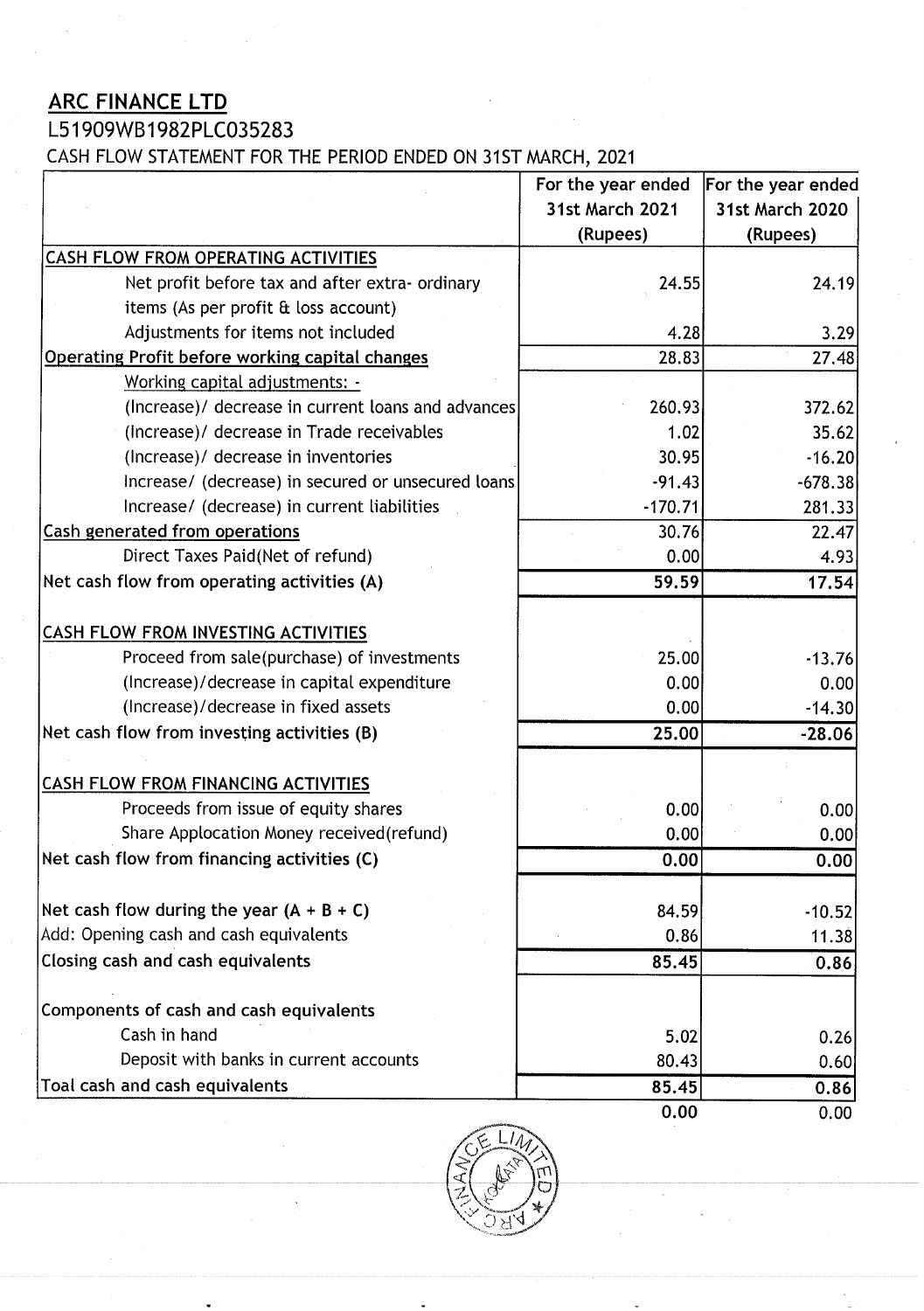

CHARTERED ACCOUNTANTS EMAIL: mbco\_07@yahoo.co.in

#### INDEPENDENT AUDITORS' REPORT

#### TO THE BOARD OF DIRECTORS OF ARC FINANCE LIMITED

Report on the audit of the Standalone Annual Financial Results

Opinion

We have audited the accompanying standalone annual financial results of ARC Finance Limited ("the Company") for the quarter and year ended. 31st March, 2021, attached herewith, being submitted by the company pursuant to the requirement of Regulation-33' of the SEBI (Listing Obligations and Disclosure Requirements) Regulations, 2015, as amended ("Listing Regulations").

In our opinion and to the best of our information and according to the explanations given to us these standalone annual financial results:

i, are presented in accordance with the requirements of Regulation 33 of the Listing Regulations in this regard; and

ii. give a true and fair view in conformity with the recognition and measurement principles laid' down in the applicable accounting standards and other accounting principles generally accepted in India of the net profit/loss and other comprehensive income and other financial information for the year ended 31st March, 2021,

#### Basis for Opinion

We conducted our audit in accordance with the Standards on Auditing (SAs) specified under section 143(10) of the Companies Act, 2013 (the Act). Our responsibilities under those Standards are further described in the Auditor's Responsibilities for the Audit of the Standalone Financial Results section of our report. We are indeperident of the Company in accordance with the Code of Ethics issued by the Institute of Chartered Accountants of India together with the ethical requirements that are relevant to our audit of the 'inancial results under the provisions of the Companies Act, 2013 and the Rules there under, and we have fulfilled our other ethical responsibilities in accordance with these requirements and thé Code of Ethics. We believe that the audit evidence we have obtained is sufficient and appropriate to provide a basis for our opinion. Report on the audit of the Standalone Annual 1<br>
Opinion<br>
We have audited the accompanying standalone<br>
("the Company") for the quarter and year<br>
submitted by the company pursuant to the<br>
colligations and Disclosure Require

## Management's Responsibilities for the Standalone Financial Results

These standalone annual financial results have been prepared on the basis of the standalone annual financial statements. The Company's Board of Directors are responsible for the preparation of these financial results that give « true and fair view of the net profit/ loss and other comprehensive income and other financial information in accordance with the recognition and measurement principles laid down in applicable Indian Accounting 'Standards prescribed under Section 133 of the Act read with relevant rules issued there under and other accounting principles generally accepted in India and in, compliance with Regulation 33 of the Listing Regulations. This responsibility also includes maintenance of adequate accounting records in accordance with the

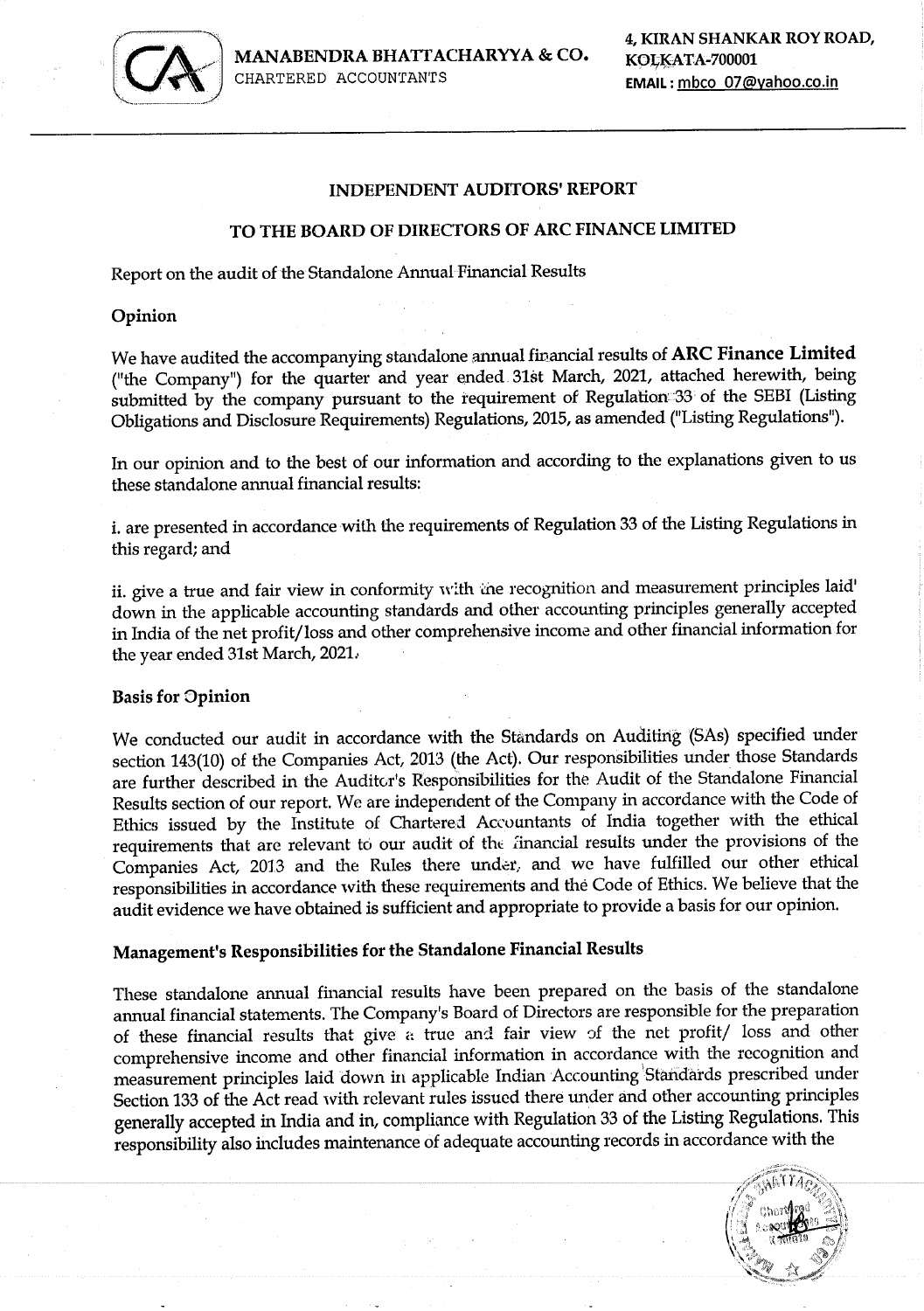provisions of the Act , for safeguarding of the assets of the Company and for preventing and - detecting frauds and other irregularities; selection and application of appropriate accounting policies; making judgments and estimates that are reasonable 'and\* prudent; and design, implementation and maintenance of adequate internal financial controls that were operating effectively for ensuring the accuracy and completeness of the accounting records, relevant to the preparation and presentation of the standalone financial results that give a true and fair view and are free from material misstatement, whether due to fraud or error.

In preparing the standalone annual financial results, the Board of Directors are responsible for assessing the Company's ability to continue as a going concern, disclosing, as applicable, matters related to going concern and using the going concern basis of accounting unless the Board of Directors either intends to liquidate the Company or to, cease operations, or has no realistic alternative but to do so.

The Board of Directors are also responsible for overseeing the Company's financialReporting process.

#### Auditor's Responsibilities for the Audit of the Standalone Financial Results vy feos

Our objectives are to obtain reasonable assurance about whether the standalone annual financial results as a whole are free from material misstatement, whether due to fraud or error, and to issue an auditor's report that includes our opinion. Reasonable assurance is a high level of assurance, but is not a guarantee that an audit conducted in accordance with SAs will always detect a material misstatement when it exists. Misstatements can arise from fraud or error and are considered material if, individually or in the aggregate, they could reasonably be expected to influence the economic decisions of users. taken on the basis of these standalone annual financial results.

As part of an 'audit in accordance With SAs, we exercise professional judgment and maintain professional scepticism throughout the audit. We also:

i, Identify and "assess the risks of material misstatement of the standalone annual financial results, whether due to fraud or error, design and perform audit procedures responsive to those risks, and obtain audit evidence that is sufficient and appropriate to provide a basis for our opinion. The risk of not detecting a material misstatement resulting from 'fraud is higher than for one resulting from error, as fraud may involve collusion, forgery, intentional omissions, misrepresentations, or the override of internal control.

ii. Obtain an understanding of internal control relevant to the audit in order to design audit procedures that are appropriate in the circumstances, but not for the purpose of expressing an opinion on the effectiveness of the Company's internal control.

iii. Evaluate the appropriateness of accounting policies used and the reasonableness of accounting estimates and related disclosures made by the Board of Directors.

iv. Conclude on the appropriateness of the Board of Directors' use of the going concern basis of accounting and, based on the audit evidence obtained, whether a material uncertainty exists related to events or conditions that may cast significant doubt on the Company's ability to continue as a going concern. If we conclude that a material uncertainty exists, we are required to draw attention in our auditor's report to the related disclosures in the financial results or, if such disclosures are inadequate, to modify our opinion, our conclusions are based on the audit evidence obtained up to the date of our auditor's report. However, future events or conditions may cause an auditor's report that includes<br>but is not a guarantee that and<br>material misstatement when it<br>considered material if, individual<br>influence the economic decision<br>results.<br>As part of an 'audit in accorda<br>professional scept the Company to cease to continue as a going concern.